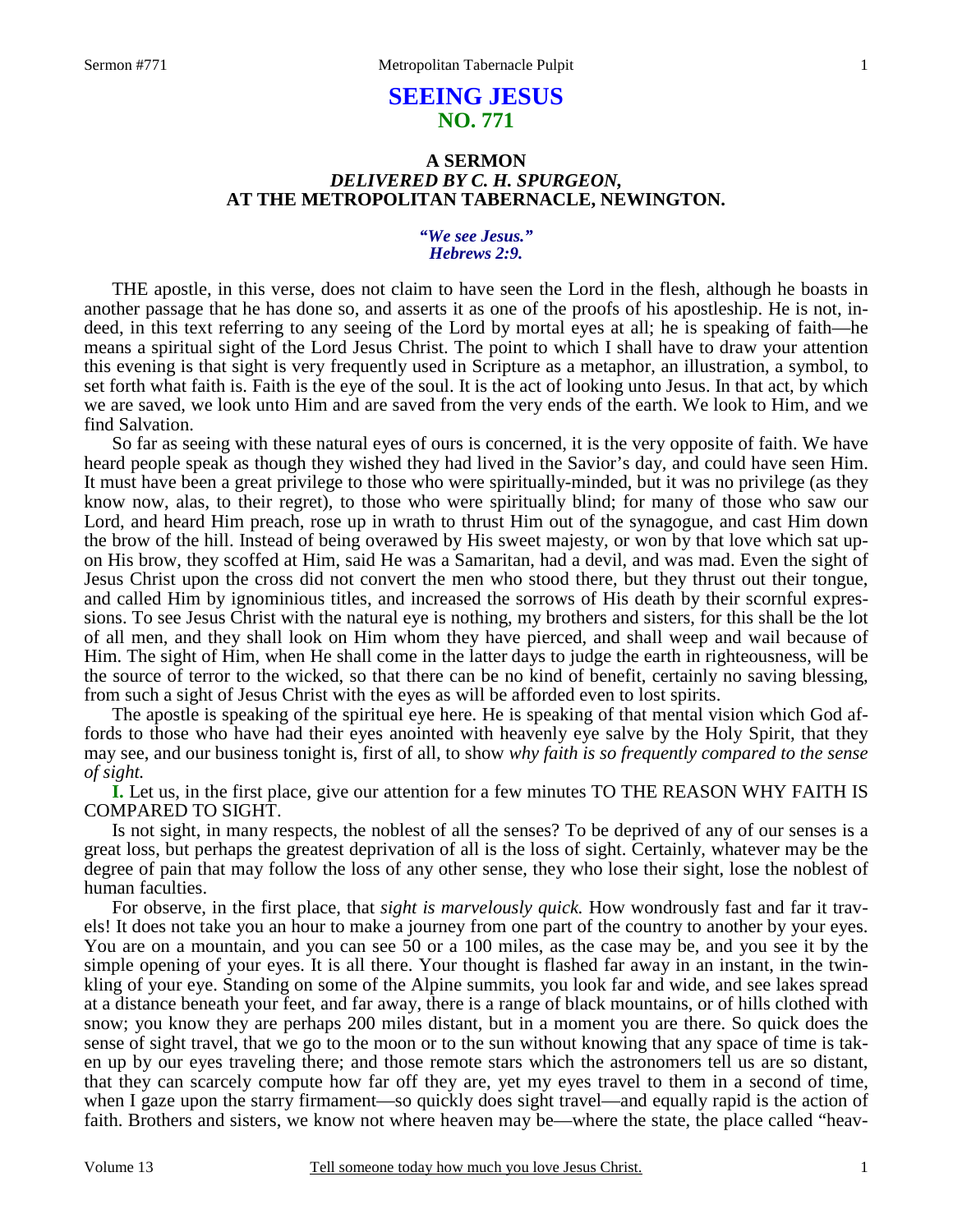#### Seeing Jesus Sermon #771

en" is, but faith takes us there in contemplation in a single moment. We cannot tell when the Lord may come; it may not be for centuries yet, but faith steps over the distance in a moment, and sees Him coming in the clouds of heaven, and hears the trumpet of resurrection. It would be very difficult, indeed it would be impossible for us to travel backward in any other chariot than that of faith, for it is faith which helps us to see the creation of the world, when the morning stars sang together, and the sons of God shouted for joy!

 Faith enables us to walk in the garden with our first parents, and to witness the scene when God promised that the seed of the woman should bruise the serpent's head. Faith makes us familiar with patriarchs, and gives us to see the troubles and trials of kings. Faith takes us to Calvary's summit, and we stand and see our Savior as plainly as did His mother when she stood sorrowfully at the foot of the cross. We this day can fly back to the solemn day of Pentecost, and feel as if we could hear the mighty rushing wind, and see the cloven tongues sitting upon the chosen company, so swiftly does faith travel. And, best of all, in one moment faith can take a sinner out of a state of death into a state of life, can lift him from damnation into salvation, can remove him from the land of the shadow of death, where he sat in affliction and irons, and give him the oil of joy for mourning, and the garments of praise for the spirit of heaviness. O sinner, you can get at Christ in a moment of time. No sooner has your heart trusted Jesus, than you are with Him, united to Him! You need not say, "Where is He? I would fly to heaven if I could but find Him, or dive under hell's most profound wave if I could but embrace Him." He is near you, so near that the act of faith conveys you at once into His bosom, plunges you into His blood, clothes you with His righteousness, adopts you into the family of God, and makes you co-heir with Jesus Christ, joint-heir with Him in all things. See, then, why faith is like sight, because of the rapidity of its operations, requiring no time; so that a dying sinner, believing in Jesus, is saved at the  $11<sup>th</sup>$  hour, needing not to go roundabout to do penances, and pass through probationary periods, and I know not what besides. He may come to Jesus, weary, and worn and sad; and the road to Jesus, though it seems long to some, is so short that one step takes you there. You have but to leave self behind, and trust in Him, and you are with Him. "We see Jesus" then. Faith is like sight for its quickness.

 Is not faith like sight, too, in the second place, *for its largeness?* It is a wonderful faculty, that of sight. Your eyes and mine, take in at once the whole of this building with all the assembled company. These eyes will next, if they are placed at a point of vantage, take in the entire city of London with the whole of its populous streets. Give the eyes but the opportunity, let the sun go down, and they will take in all the thousands of worlds that stud the brow of night. What is there which the eyes cannot grasp, and mark you, not the eyes of the great and mighty only, but of the poorest also? Yes, the little insignificant eyes of the lark can take in as much, no doubt, as the big eyes of the bull; and the smallest eyes that God creates, He enables to compass great things. A marvelous thing is that eye, darting its shafts everywhere, sending its rays around and embracing all things. Now, just such a power is faith. What a faculty faith has for grasping everything, for it lays hold upon the past, the present, and the future. It pierces through most intricate things, and sees God producing good out of all the tortuous circumstances of providence. And what is more, faith does what the eyes cannot do—it sees the infinite; it beholds the invisible; it looks upon that which eye has not seen and which ear has not heard; it sees beneath the veil that parts us from the land of terror, and, moved with fear, it makes us fly to the Savior. Faith sees through the pearly gate, and, beholding the glory of the better land, it makes us fly to Jesus, who bears the keys of paradise at His belt. Faith sees—I know not how to describe fully what faith sees. What is there she does not behold? She sees even God Himself; for though in my finite conception I cannot grasp God, and my understanding can only perceive, as it were, His train and skirts, yet my faith, with awful comprehension, can take in the whole of God, and believe what she does not know, and accept what she cannot comprehend. Oh, wondrous faculty of faith! God give it to you, my dear Hearer. God give you more and more of it, that it may be to you the substance of things hoped for, and the evidence of things not seen, and that all comprehending faculty shall enable you to say*—* 

*"All things are mine, the gift of God, The purchase of a Savior's blood; This world is mine, and worlds to come. Earth is my lodge, and heaven my home."* 

 Again, sight is a most remarkable faculty, *because, in the judgment of most men, it is very sure.* We believe that we are often deceived by hearing. We are inclined often, when we hear a story, to say, "I could believe that if I saw it, but I could not otherwise; I have been so often deceived by hearing tales,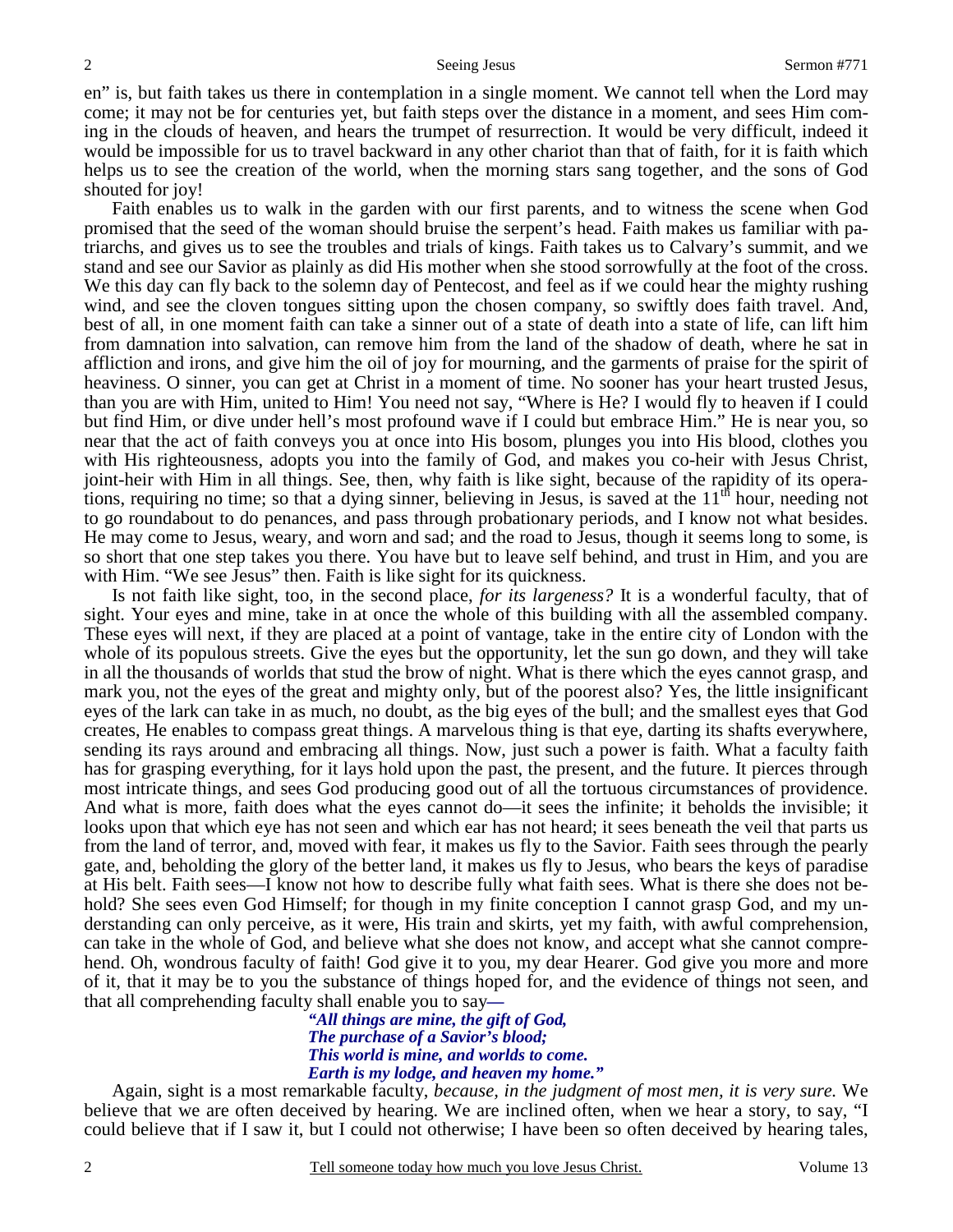that I cannot always credit what my ears tell me." We know how, by feelings, we are readily enough deceived, like Isaac, who would not have given his blessing to Jacob had not his eyes waxed dim, and his touch deceived him. But "seeing is believing"; according to the world's proverb. When a man sees a thing, then he says he knows it; though, indeed, of late years especially, we have learned that even sight itself is not always to be trusted, for the most extraordinary illusions have been practiced upon persons for amusement, and have become a part of the apparatus of pleasure and philosophy. You cannot believe your own eyes nowadays. You see a great many things, or think you see them, which are not there, and things which you could declare to be in such-and-such a position turn out not to be there at all; it is merely some reflection, or some delusion, simple enough when explained, but most puzzling until it is opened up to you. However, sight is generally regarded by men to be the most sure of all our faculties. If we see a thing, there it is, there is no questioning it. Now, faith has this certifying power in a much higher degree, for the faith which is of the operation of God and which distinguishes His own elect, is infallible. The faith of God's people will not believe a lie. It is written that "if it were possible," such-andsuch "would deceive the very elect," but it is not possible. Where faith takes the word of God as her basis, and rests upon it, she becomes an infallible faculty, and we may depend upon that which she reveals to us. It is a glorious thing to know certainties, such as the existence of God, and the everlasting covenant, ordered in all things and sure; such blessed certainties as the effectual atonement which has put away the sin of the Lord's people; and such certainties as the enjoyment of the presence of the Holy Spirit in His indwelling power within our soul. May we have much of this faith which is like sight for its certifying power.

 Once more, is not faith wondrously like sight, *from its power to affect the mind, and enable a man to realize a thing?* What I mean is this. That eminent preacher in America, Mr. Beecher, frequently used to address his audience upon slavery, and his touching eloquence never failed to move his people to an abhorrence of the thing, and to sympathy with those who smarted under its power. But on one occasion, as I have been told, he wished to produce an extraordinary feeling in order to raise a large sum of money for a certain purpose. He therefore spoke enthusiastically upon the sorrows of a beautiful girl, almost white, but still with sufficient African blood in her veins for her master to claim her for his slave, and she was about to be sold far south for the worst of purposes. Mr. Beecher wanted to touch the hearts of his people to purchase her liberty, that she, their sister in Christ, might be freed. He had spoken earnestly, but to produce the required effect he called her from her seat, and bade her stand up in the midst, and you may guess that that morning there was no difficulty in collecting all the needed funds to set her free. The sight of the slave-girl had moved their hearts as the preacher's words could not do. Now, it is usually so. We talk about poverty, but when do you feel your hands go into your pockets so freely as when you have been visiting a poor family where the little ones are crying for bread, and where the parents have no means for providing for them? You feel for orphans. Many of us do very sincerely, but we never felt for them so thoroughly as when we began to deal with them, and to see them and their widowed mothers. In our newly-founded Orphanage—for which I would ask your help continually—we have already had to deal with many fatherless ones, and we have come more than ever into contact with them, and we feel that the fatherless are indeed objects of pity, for the sight of them, and of the widows has put the thing forcibly before us.

We have heard of one who, being cold in the streets, and seeing a poor shivering family, thought that winter was very hard, and that when he got home he would take care to put by some money to buy blankets for them; but when he had sat down by the fire, and thoroughly warmed himself, and partaken of his cheerful meal, he thought the weather would change, and that it was not so bad a thing, after all, to have a little winter; and so the blankets were never bought, and the poor were never cared for. There is nothing like sight, my brothers and sisters, to convince, notwithstanding the moment when sight is over, feelings may depart. Now, faith has also this mighty reasoning power in even a higher degree. If it is real faith, it makes the Christian in dealing with God feel towards God as though he saw Him; it gives him the same awe, and yet the same joyous confidence which he would have if he were capable of actually beholding the Lord. Faith, when it takes a stand at the foot of the cross, makes us hate sin and love the Savior just as much as though we had seen our sins placed to Christ's account, and had seen the nails driven through His hands and feet, and seen the bloody scourges as they made the sacred drops of blood fall—

> *"We were not with the faithful few Who stood Your bitter cross around;*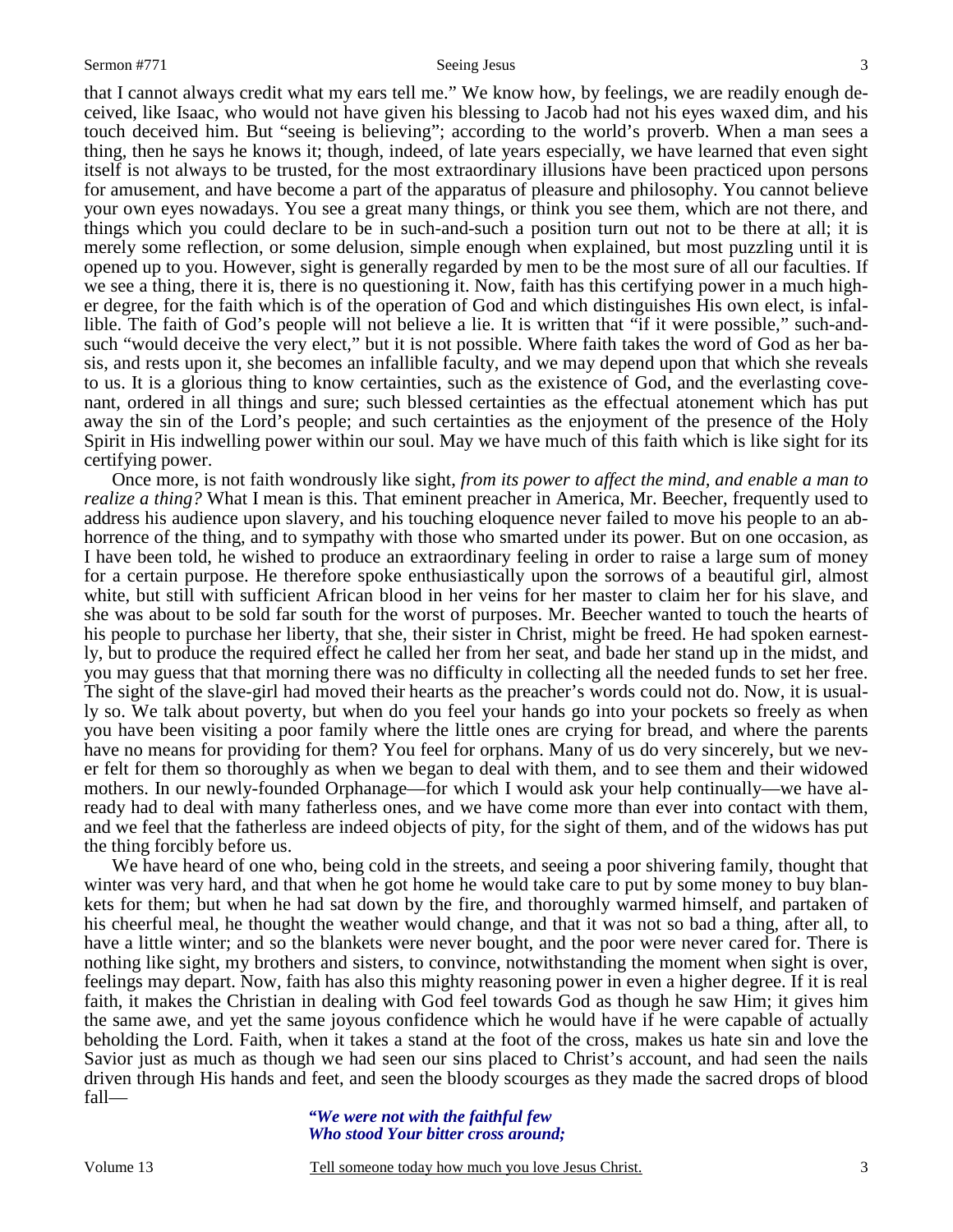*Nor heard Your prayer for those who slew, Nor felt that earthquake rock the ground; We saw no spear pierce Your side— Yet we can feel that You have died."* 

Faith realizes the thing, and thus becomes "the substance of things hoped for, the evidence of things not seen"; hence the glory and the beauty of faith. Now, many of you have heard about the wrath of God, but it has all been forgotten. You have heard about the judgment and the wrath of God to come afterwards. You have heard of the atonement, and the power of Jesus to put away sin; but you have had no effect produced upon your minds, because, as the apostle puts it, "It was not mixed with faith in them who heard it." But if you had had faith in that which was proclaimed, and had come savingly to trust in the truth of God which was presented as the grounds of your salvation, you would have been moved, and stirred, and excited, and led to hate sin and to fly to Jesus. God grant to us, then, that we may have more and more faith.

I have thus, I trust, at sufficient length shown the parallel between faith and sight.

**II.** And now we shall spend a minute or two upon another thought, namely, that FAITH, THE SIGHT OF THE SOUL, IS HERE SPOKEN OF AS A CONTINUOUS THING.

 "We see Jesus." It does not say, "We can see Jesus"—that is true enough: the spiritual eye can see the Savior; nor does it say, "We have seen Him;" that also, glory be to God, is a delightful fact, we have seen the Lord, and we have rejoiced in seeing Him; nor does the text say, "We shall see Him," though this is our pride and our hope, that "when He shall appear, we shall be like He, for we shall see Him as He is;" but the text says, "We see Jesus;" We *do* see Him now and continually. This is the common habit of the Christian: it is the element of his spiritual life; it is his most delightful occupation; it is his constant practice. "We see Jesus."

 Dear brothers and sisters, I am afraid some of us forget this. For instance, *we see Jesus Christ as our Savior, we being sinners still.* And is it not a delightful thing always to feel one's self a sinner, and always to stand looking to Christ as one's Savior, thus beholding Him evermore? "As you have received Christ Jesus the Lord, even so walk you in Him." Not merely sometimes coming to Him as you came at first, but evermore abiding in Him; "to whom coming"—always coming, constantly coming—"as unto a living stone." I was present at a meeting of believers a short time ago, when a conversation of this kind occurred. A brother in the Lord, one of the most fervent men I know, said that sometimes when his piety flagged, and his heart grew cold, he found it a very blessed thing to go and visit the sick and the dying; and he found this to be such a sweet restoration to his faith that he recommended us all, as often as we could, to frequent dying beds. Now, another brother who was present, who preaches the gospel, but who at the same time is a butcher, said he thanked God he did not need to go to a dying bed to see Jesus, and to get his heart set right; that he had had as sweet fellowship with God in Camden Town Market, as he ever had in the house of prayer, and that he found it best always to live, as his brother wished to live sometimes, namely, always conscious of sin, and always looking to the sin-offering. Come to Jesus, then, as you came at first. Fly to the fountain always as needing constant cleansing—not as though you had not been washed, but still abiding, continuing in blessed recognition of your present cleansing that flows from the fountain filled with blood. It is very sweet to remember that the fountain we sing about as being opened in Jerusalem is opened "for the house of David and for the inhabitants of Jerusalem"—not so much for sinners, though it is opened for them, as for believers—"for the house of David and the inhabitants of Jerusalem." Let us always be coming to it; and each morning and each night, let this be the cry of our spirit, "Still guilty, still vile, still polluted, we see Jesus, and, seeing Him, we know that we are saved."

 Should not this, also, be the mode of our life in another respect? *We are now disciples.* Being saved from our former conversation, we have now become the disciples of the Lord Jesus; and ought we not, as disciples, to be constantly with our Master? Ought not this to be the motto of our life, "We see Jesus"? We should not regard the commands of Jesus Christ as being a law left to us by a departed Master whom we cannot see, and to whom we cannot fly. Is it not better to believe that Christ is a living Christ, that He is in the midst of His church still, observing our order, noting our obedience or our disobedience, a Master absent in one sense, but still in another point of view ever present, according to His promise— "Lo, I am with you always, even unto the end of the world"? We should—

> *"Stay with Him near the tree, Stay with Him near the tomb;*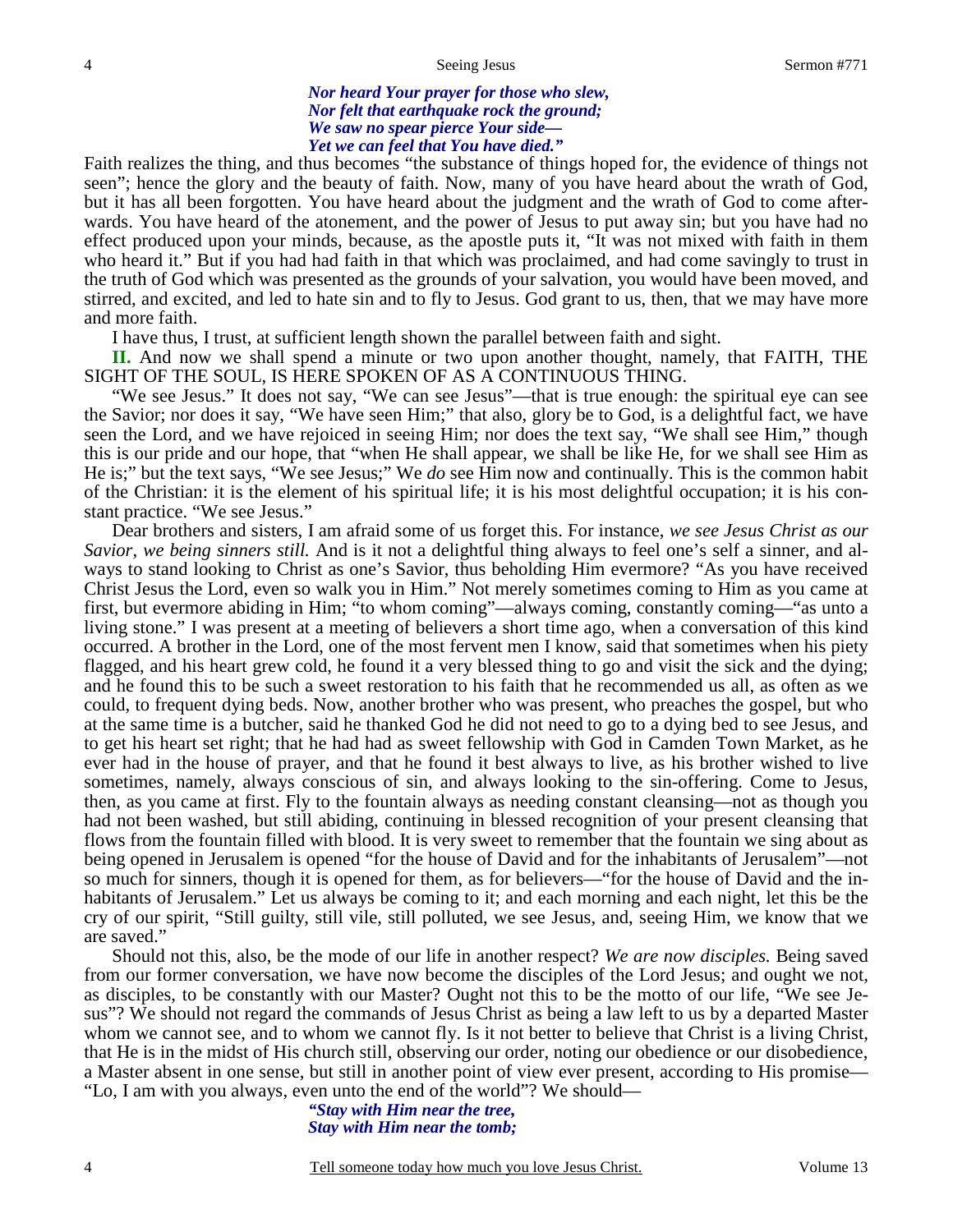### *Stay till the risen Lord we see, Stay watching 'till He come."*

My brothers and sisters, should we be so frequently cold and careless if we could always see Jesus? Would our hearts be so hard towards perishing sinners if we always saw that face which was wet with tears for them? Do you think we could sit still, or grow worldly, or spend all our energies upon ourselves, if we could see the crucified, who though "He saved others, Himself He could not save"? I wish I could always come here to preach Jesus "seeing" Him by my side, and feeling in my heart that I was preaching in my Master's presence. I would that you could always come into this place, both at prayer meetings and at all other times, feeling, "The Master is here; let us bow as in His sight; let our worship be given—not to one who is blind, and who will not see us, but to one who beholds us all, and sees our inmost thoughts." As disciples we should be more punctual in our obedience, more consistent in our imitation of Jesus, if we had Him always before us. The Catholics puts up the crucifix idol before their eyes; well, let us put up Christ in our spirits. He wears the cross idol around his neck: let us carry Christ in our heart, still thinking of Jesus, seeing Him at all times.

 Would it not also, dear friends, be very much for our comfort if *we were to see Jesus always as our friend in our sojourn here?* "Henceforth," He says, "I call you not servants, but I have called you friends." You are very poor, my dear brother; do you see Jesus? He was poorer than you. You have somewhere to go to sleep tonight, but He could say, "The foxes have holes, and the birds of the air have nests, but the Son of Man has not where to lay His head." Are you racked with pain tonight? Let it help you to see Jesus. You are not "exceedingly sorrowful even unto death," nor are your griefs to be compared with His. Have you been deserted and betrayed? See Jesus kissed by Judas! Have you been denied by some friend who promised to be faithful? Look into the face of Jesus as He turns to Peter! Does death itself stare you in the face? Remember Him who, "being found in fashion as a man, humbled Himself, and became obedient unto death, even the death of the cross." We would never be alone if we could see Jesus; or at least, if we were, it would be a blessed solitude. We would never feel deserted if we could see Jesus; we would have the best of helpers. I know we would not feel weak if we always saw Him, for He would be our strength and our song, He would become our salvation. The bitter waters of Marah, the afflictions and troubles of the day, would all be sweet if this tree were cast into the flood for us, and if Jesus were brought, in solemn meditation, into contact with our spirits. Oh, to see Jesus! You have seen Him as your Savior—you desire to see Him as your Master. Oh, to see Him as your friend, upon whose bosom you can still lean your aching head, into whose ear you can always pour out your tale of sorrow. Through the wilderness you may continually come up leaning on your Beloved, and with Him you may have perpetually such sweet enjoyments, that earth, desert as it is, shall seem to blossom like a garden of roses, and your spirit shall enjoy heaven below.

 Again, would it not be much better for us, dear friends, if we were to see Jesus *as our Forerunner?* I do not know whether it is so with the most of you, but while some of us rejoice in the prospect of heaven, yet the thought of death is sometimes surrounded with much gloom. It cannot be an easy thing to go down amidst the chill darkness of the river, and there to be separated, the soul from the body, and to leave this earthly tabernacle behind an inheritance to *worms*. It has a hideous appearance to us sometimes. Even the apostle himself shuddered a little at it when he said, "Not that we would be unclothed, but clothed upon." death seems a bitter pill to us all; and unless it is swallowed up in victory, and the victory takes away the sting of death, the hour of dissolution will be bitter. But do you not think that our thoughts of gloom about death sometimes arise from a forgetfulness that Jesus will be with us? If our faith could see Jesus as making our bed in our sickness, and then standing by our side in the last solemn article, to conduct us safely through the iron gates, would we not then look upon death in a very different light? You know how Watts's hymn puts it*—* 

*"Oh if my Lord would come and meet, My soul should stretch her wings in haste, Fly fearless through death's iron gate, Nor feel the terrors as she passed. Jesus can make a dying bed Feel soft as downy pillows are, While on His breast I lean my head, And breathe my life out sweetly there."*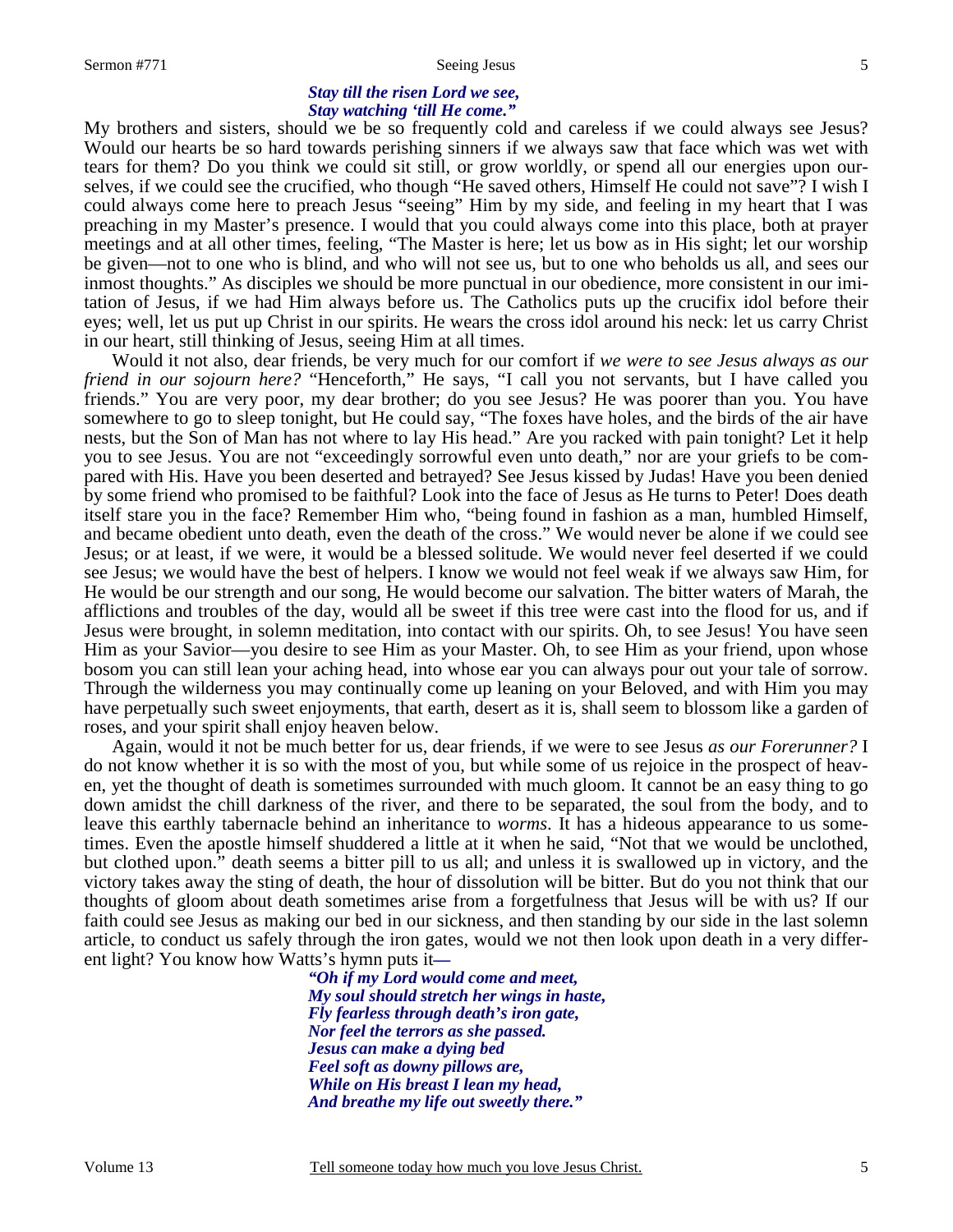My dear brothers and sisters, gathering up all I should like to have said, but cannot say, into one, it is this—if we see Jesus as being always with us, from morn till eve, in life and in death, *what noble Christians it will make us!* Now we shall not get angry with each other so quickly. We shall see Jesus; and we cannot be angry when that dear loving face is in view. And when we have been offended, we shall be very ready to forgive when we see Jesus. Who can hate his brother when he sees that face, that tender face, more marred than that of any man? When we see Jesus, do you think we shall get worldly? Oh, for that consciousness of the eyes of Jesus which are like the hands of Jesus molding us according to His will. "We see Jesus." Would you have spoken as you did across the counter today, brother, sister, had you seen Jesus? My dear friend, would you have been as you have been to your work-fellow? Would you have spoken as you did to your employees? Would you have acted as you did to your employer had you seen Jesus? They say "a master's eye does much;" certainly the presence of Jesus would do much. "The master's eye does more than both his hands," they say. Oh, for that consciousness of the eyes of Jesus which are like the hands of Jesus molding us according to His will. "We see Jesus."

 Now, I hope you see Jesus as you sit in the pews there. Sometimes on Sunday, when the Lord helps the preacher, and Christ is evidently set forth among you, you have seen Jesus; but will you see Him after you have gone down those steps? Will you see Him when you get home to your houses? Will you see Him the next morning in the workroom, or at the business, or in the market? This is not quite as easy, and yet I hold that, if we had more divine grace, we would see Christ just as well in the market, among the baskets of fruit, as we can at the Tabernacle sitting in our pews. We would see Him quite as well if we were driving a horse, or walking along Cheapside, as when we are in our closets, bowing the knee; for that is true grace which is with us always, and that is the presence of Jesus which abides with us forever, and that is true piety which shines the fairest in the midst of worldly cares. May we each one of us have this, and may it be the expression of our life—"We see Jesus;" and then we shall be able to go farther and say, "For me to live is Christ, and to die is gain."

**III.** I shall detain you just a minute or two longer, for a third point about our sight of Jesus, namely: we have said that faith is like sight, and that our faith should be a present grace in active operation; but there may be this reflection about our present sight of Christ, that SOMETIMES OUR FAITH, LIKE OUR SIGHT, IS NOT QUITE CLEAR.

 You do not always see, I suppose, equally well. There are many things that affect the optic nerves, and we know that in fair weather we can see a greater distance than we can in cloudy weather. I was at Newcastle, some time ago, in a friend's house, and when I went up to the top window and looked out, he said, "There is a fine view, sir, if you could but see it; we can see Durham Cathedral from here on Sunday." "On a Sunday!" I said, "How is that?" "Well, you see all that smoke down there, all those furnaces, and so on; they are all stopped on a Sunday, and then, when the air is clear, we can see Durham Cathedral." Right away I thought—ah, we can see a great deal on a Sunday, when the smoke of the world is gone for a little time; we can see all the way to heaven then; but sometimes, what with the smoke we make in business, and the smoke the devil makes, and the smoke that sin makes, we can scarcely see anything at all. Well, since the natural sight has to undergo variations, both from itself within, and from the smoke without, and from the state of the weather, we must not wonder if our faith undergoes variations too! It ought not to do so, but sometimes it does. There are seasons when we realize that Christ is ours. Glory be to His name, if all the devils in hell would speak to the contrary, yet we know that our Beloved is ours, and that we are His. We are sure of it. Though all the angels in heaven should come and deny it, we would face them, and say, "I know whom I have believed, and am persuaded that He is able to keep that which I have committed unto Him against that day." But there are other times when the same believer sings Newton's hymn, but whenever he does, he ought to sing it alone, for fear anybody should catch the contagion of it*—* 

#### *"'Tis a point I long to know, Oft it causes anxious thought: Do I love the Lord or no, Am I His or am I not?"*

There are hours when some of us would be glad to creep into a mouse hole or hide ourselves in a nutshell. We feel so little, so insignificant. Our faith is at so miserable an ebb that we know not what to do. Well, let us not be astonished as though we were not the children of God, because of this. Everything that has life has variations. A block of wood is not affected by the weather, but a living man is. You may drive a stake into the ground, and it will feel no influence of spring, summer, autumn, or winter; but if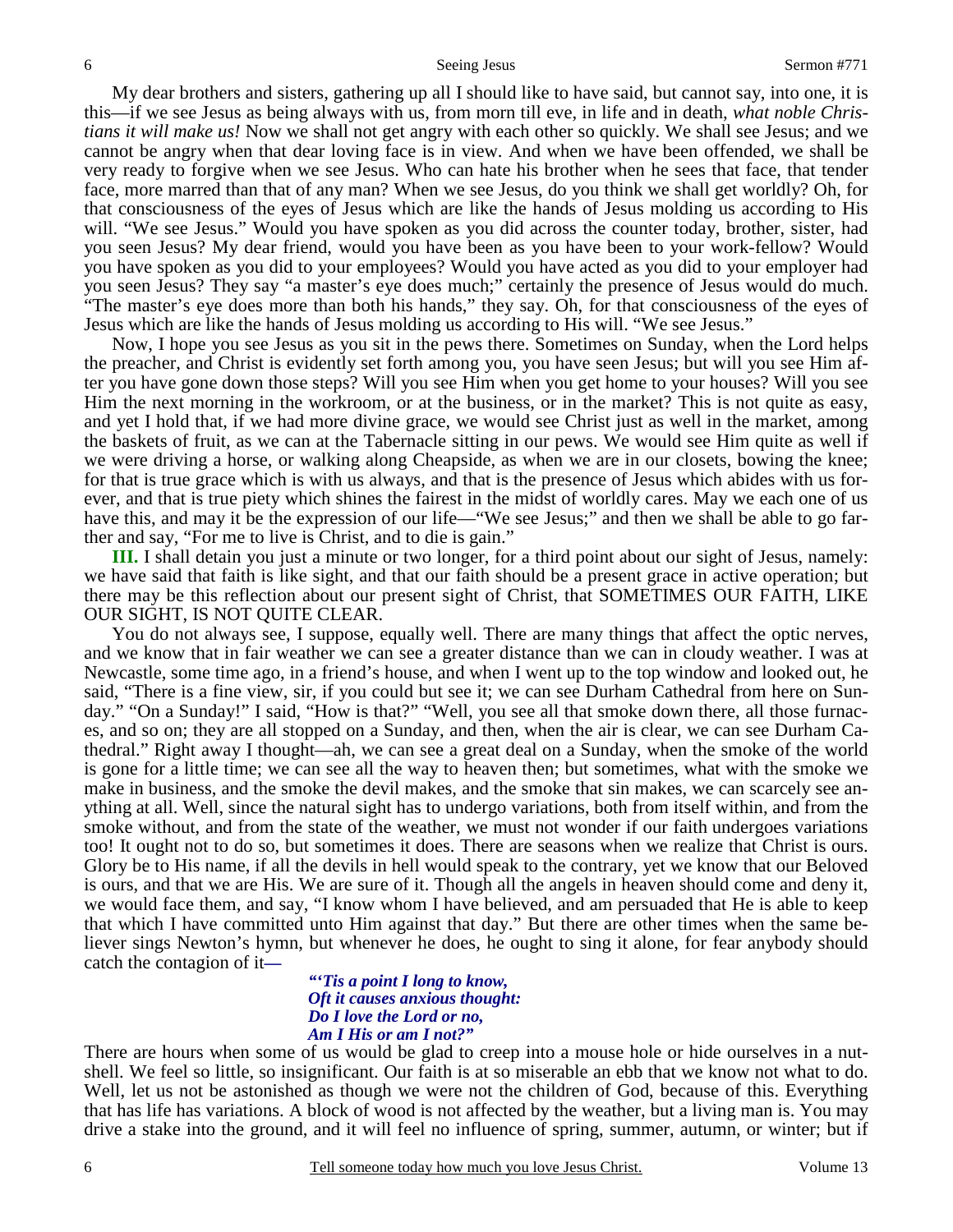7

the stake is alive, and you drive it into the soil where there is moisture, it will soon begin to sprout, and you will be able to tell when spring and winter are coming by the changes that take place in the living tree. Life is full of these changes; do not wonder, then, if you experience them.

 Again, faith, like sight, is not only subject to variations, but *it has great growth.* Our children, in a certain sense, see as truly when they are a day old as when they are grown up to be 20 years old; but we must not suppose that they see as accurately, for they do not. I think observations would teach us that little children see all things as on a level surface, and that distant objects seem to them to be near, for they have not yet received experience enough to judge of the relative position of things. That is an acquired knowledge, and no doubt very early acquired, but still it is learned as a matter of mental experience. And let me say, though you may not have noticed it, all our measures of distance by the eye are matters which have to be gained by habit and observation. When I first went to Switzerland, with a friend from Lucerne we saw a mountain in the distance which we were going to climb. I pointed out a place where we should stop half-way up, and I said, "We shall be there in about four and a half hours." "Four and a half hours!" my friend said, "I'd undertake to walk it in ten minutes." "No, not you." "Well, but half an hour!" He looked again, and said, "Anybody could get there in half an hour!" It seemed no distance at all, and yet when we came to toil up, the four and a half hours turned into five or six before we reached the place. Our eyes were not accustomed to mountains, and we were not able to measure them; and it is only by considerable experience that you get to understand what a mountain is, and how a long distance appears. You are altogether deceived, and do not know the position of things till you become wiser. And it is just so with faith. Faith in the Christian, when he first gets it, is true and saving; but it is not in proportion. The man believes one doctrine, perhaps, and that is so delightful that it swallows up every other. Then he gets hold of another, and he swings that way like a pendulum; no doctrine can be true but that one. Perhaps in a little time he swings back like a pendulum the other way. He is unsteady because, while his faith perceives the truth of God, it does not perceive the harmonies of the truths of God—his faith, for instance, may perceive the Lord Jesus Christ, but as yet it has not learned the position which Christ occupies in the great economy of divine grace. He is half-blind, and cannot see very far. He has sight, but it is not the sight which he will yet receive. Like the blind man who, when our Lord healed him, saw men at first as trees walking. He came in due time to see clearly, for grace always goes on in its work—it will never halt half-way; but at first all was obscure and confused. Just as when you pass from darkness into light, you are unable to bear it, you are dazzled, and need a short time to accustom your eyes to the brilliance; but in due time the eyes are strengthened, and you can bear more and more light, till you again see with comfort. Let us ask, then, of the Lord, that He will increase our faith till the mental eyes shall become clear and bright, and that we be made meet to be partakers of the inheritance of the saints in light, to be with Christ, and to see Him as He is. If you have but little faith, remember that that will save you. The little diamond is as much a diamond as the Kohinoor, and so, little faith is as truly the faith of God's elect as the greatest faith. If you but see Jesus, though it is but by the corner of your eye, yet if you see Him, you shall be saved; and though you may not see as much of Christ as advanced believers do, yet if you see enough of Him to trust Him, to rely on Him entirely, your sins, which are many, are forgiven, and you shall yet receive grace for grace until you shall see Him in His glory. However, always be praying, "Lord, increase our faith."

 The last thing I have to notice about this true faith in Christ as sight, is, *that it is at all times a very simple thing to look.* Look! No one needs go to a grammar school or to a university to look. Look! The smallest child, as we have said, can look; the most illiterate and untaught can look. If there is life in a look, glory be to God for such a provision, because it is available for each one of us! Sinner, if you would be saved, there is nothing for you to think upon but Christ. Do your sins trouble you? Go to Him, and trust in Him, and the moment you look to Him you are saved. "Oh," says one, "but I cannot do that; my faith is so weak." Well, when I walk about and see a beautiful sight, very seldom do I think about my own sight; my mind is occupied with the sight, and so let it be with you. Never mind those eyes think more about the vision to be seen. Think of Christ. It would be a pitiful thing if, when there were some great procession in the streets, all you thought about was your own eyes; you would see but very little. Think less about your *faith*, and more about *Jesus—* 

> *"Weary sinner! Keep your eyes On the atoning sacrifice. View Him bleeding on the tree, Pouring out His life for thee.*